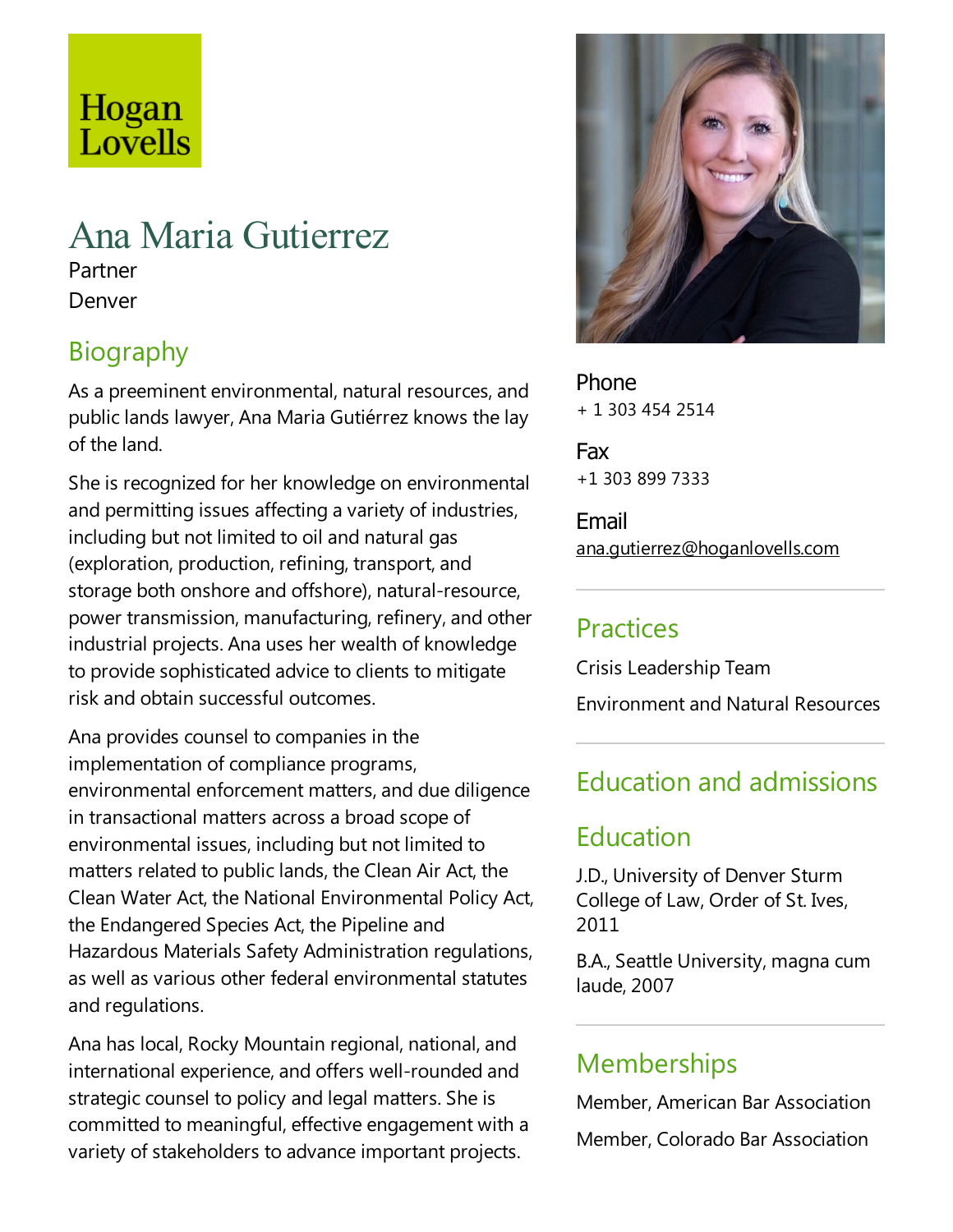Ana has received multiple awards and recognitions for her keen representation of clients, including being recognized as an "Up-and-Coming Lawyer" by Law Week Colorado in 2014 and a "Top Women in Energy" by the *Denver Business Journal* in 2016. As an active member of her community, Ana is the Co-President of the Colorado Pledge to Diversity and a member of the Denver Metro Chamber Leadership Foundation's Leadership Class of 2020.

#### Representative experience

Represented a state association and several oil and gas producers in methane rulemaking before the Colorado Air Quality Control Commission.

Represented a renewable energy developer in the permitting of a large-scale wind project with complex and cutting edge environmental issues.

Represented a utility provider in obtaining necessary federal permits from the U.S. Forest Service and other public land management agencies.

Represents ski areas on environmental and federal land use matters.

Advising on oil and gas transactions and related due diligence, domestically and internationally.

Represents a major transmission and natural gas storage company regarding CAA regulatory and enforcement issues.

Represents a major oil and gas company regarding Pipeline and Hazardous Materials Safety Administration regulations matters for both onshore and offshore operations.

Significant experience in representing the oil and gas industry with matters relating to the Endangered Species Act issues.

Advised numerous oil and gas companies in obtaining leases, permits to drill, and rights-of-way from the BLM, including counsel regarding NEPA compliance.

Member, Colorado Hispanic Bar Association

#### Bar admissions and qualifications

Colorado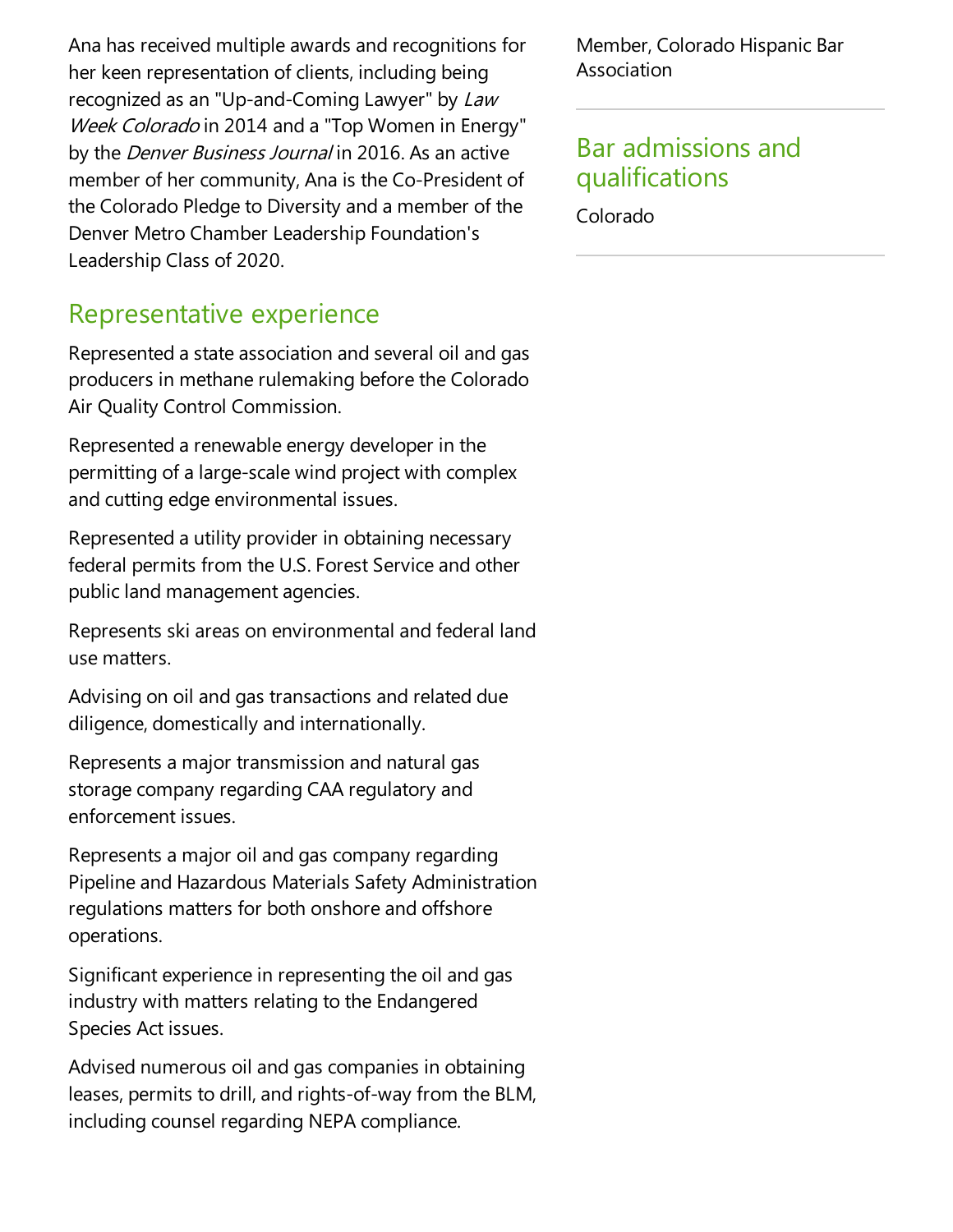Advised oil and gas companies regarding lease protests.

Drafted comments on behalf of oil and gas companies relating to BLM land use management plans, including related to proposed leasing stipulations.

Representing a power company in a major Clean Air Act (CAA) enforcement case initiated by the DOJ and EPA.

Represented a major industrial manufacturer regarding NSR compliance and permitting obligations.

Represented multiple major upstream companies before DOJ, EPA, and state agencies regarding alleged CAA and state implementation plan violations.

Provided regulatory counsel to oil and gas companies on Tribal NSR and Tribal implementation plan compliance obligations.

### Awards and rankings

- **Environment (Colorado), Chambers USA, 2021**
- **Environment: Regulatory, Legal 500 US, 2021**
- **The Women in Energy, Denver Business Journal,** 2016, 2020
- Up-and-Coming Lawyers, Law Week Colorado, 2014

## Latest thinking and events

- Webinar
	- $\blacksquare$  Clearing the air around the SEC's proposed climate-related disclosure rules
- **Announcements** 
	- **Hogan Lovells delivers virtual Practical Skills** Program for diverselaw students
- **News** 
	- $\blacksquare$  Final NEPA rule and its consequences
- **Hogan Lovells Publications** 
	- Suspensions of federal and Indian oil and gas leases
- **Analysis**